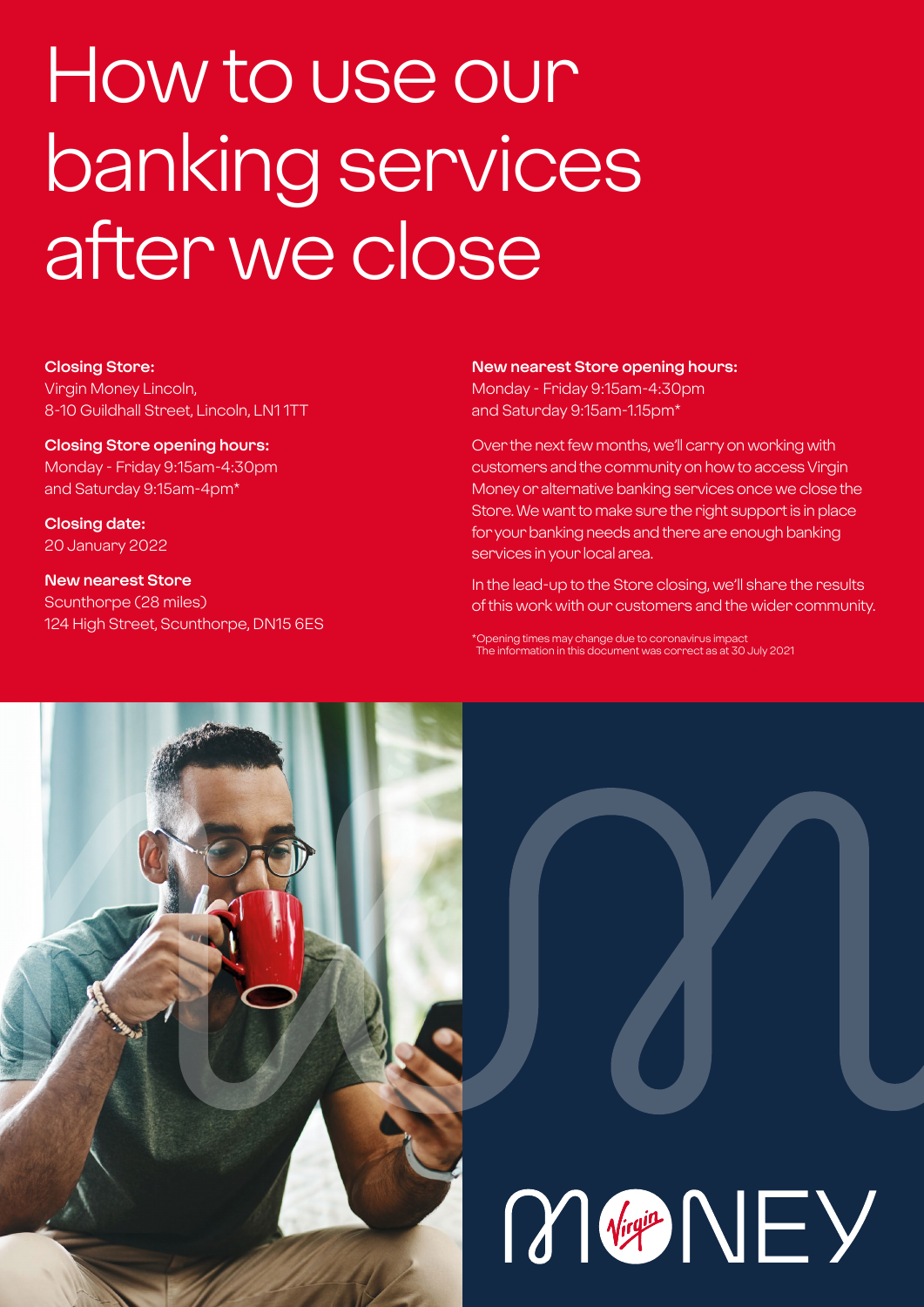### Understanding the impact of closing this Store

### Background

More and more customers are taking advantage of our digital services and only visiting Stores when they want to discuss a significant life event. Between April 2019 and July 2021 we've seen digital registrations increase from 48.7% to 57.6% across our personal customers, and daily internet banking and mobile app logins are up 66%.

It's important to balance investment in digital services with making sure our Store network continues to meet the needs of our customers. This means that we've made the difficult decision to close a number of Stores, including Lincoln.

This decision has been reached after considerable thought and analysis which includes input from local management.

Our Stores will continue to be a really important part of what we do and we've recently refreshed and revitalised them now that we're one Virgin Money brand.

We've signed up to the UK Finance Access to Banking Standard and follow this for all Store closures: **[www.lendingstandardsboard.org.uk/wp-content/](http://www.lendingstandardsboard.org.uk/wp-content/uploads/2017/07/Access_to_Banking_Standard.pdf) [uploads/2017/07/Access\\_to\\_Banking\\_Standard.pdf](http://www.lendingstandardsboard.org.uk/wp-content/uploads/2017/07/Access_to_Banking_Standard.pdf)**. On 21 September 2020, the Financial Conduct Authority (FCA) introduced new standards which we'll also follow. More info can be found at **[www.fca.org.uk/publication/finalised](http://www.fca.org.uk/publication/finalised-guidance/fg20-03.pdf)[guidance/fg20-03.pdf](http://www.fca.org.uk/publication/finalised-guidance/fg20-03.pdf)**

### Considerations

In trying to decide whether to close a Store, we look at a lot of different things.

As well as how often a Store is used, we look at how local customers – including potentially vulnerable groups and business customers – will be able to carry on using banking services after the Store closes.

- > Number of customers using the Store
- > Number of other Stores we have in the area
- > Distance to nearest Store
- > Change in number of transactions in Store
- > Change in customer use of Store
- > Current lease on Store
- > ATM availability
- > Access to other banks in the area
- > Banking services at the local Post Office\*\*
- > Public transport to other Stores
- > Other ways to bank (e.g. mobile, internet and phone)
- \*\*Business customers will be charged their agreed tariff for transactions, except Change Giving where the costs are recharged monthly in arrears.

Our decision to close Lincoln Store was influenced by the following:

- > We continue to see an increase in mobile use and customers signing up for digital services.
- > Should a customer wish to use a Store for general advice or to discuss a product, Scunthorpe Store is 28 miles away and there are a further 3 Stores within 38 miles.
- > There are other ATMs in the area that are free to use.
- > Our mobile, internet and telephone banking facilities allow customers to do most day-to-day tasks, like balance checks, viewing transactions, transferring money between accounts, paying bills and cancelling / amending regular payments. Customers can even pay in a cheque on the go.
- > Customers are also able to use our mobile app to make external payments in a number of different ways and we're continuing to make our digital banking services bigger and better.
- > The local full service Post Office is located nearby in the Stonebow Centre on Silver Street and provides personal and business customers with an alternative way to do their day-to-day banking transactions, such as cash withdrawals and paying in cash and cheques.
- > Customers can get all the information about our products and services, or raise any concerns by calling us on **0800 121 7365**. Our opening times are 7am to 9pm Monday to Saturday and 10am to 5pm on Sundays.
- > All our Stores offer an identical service, with good accessibility.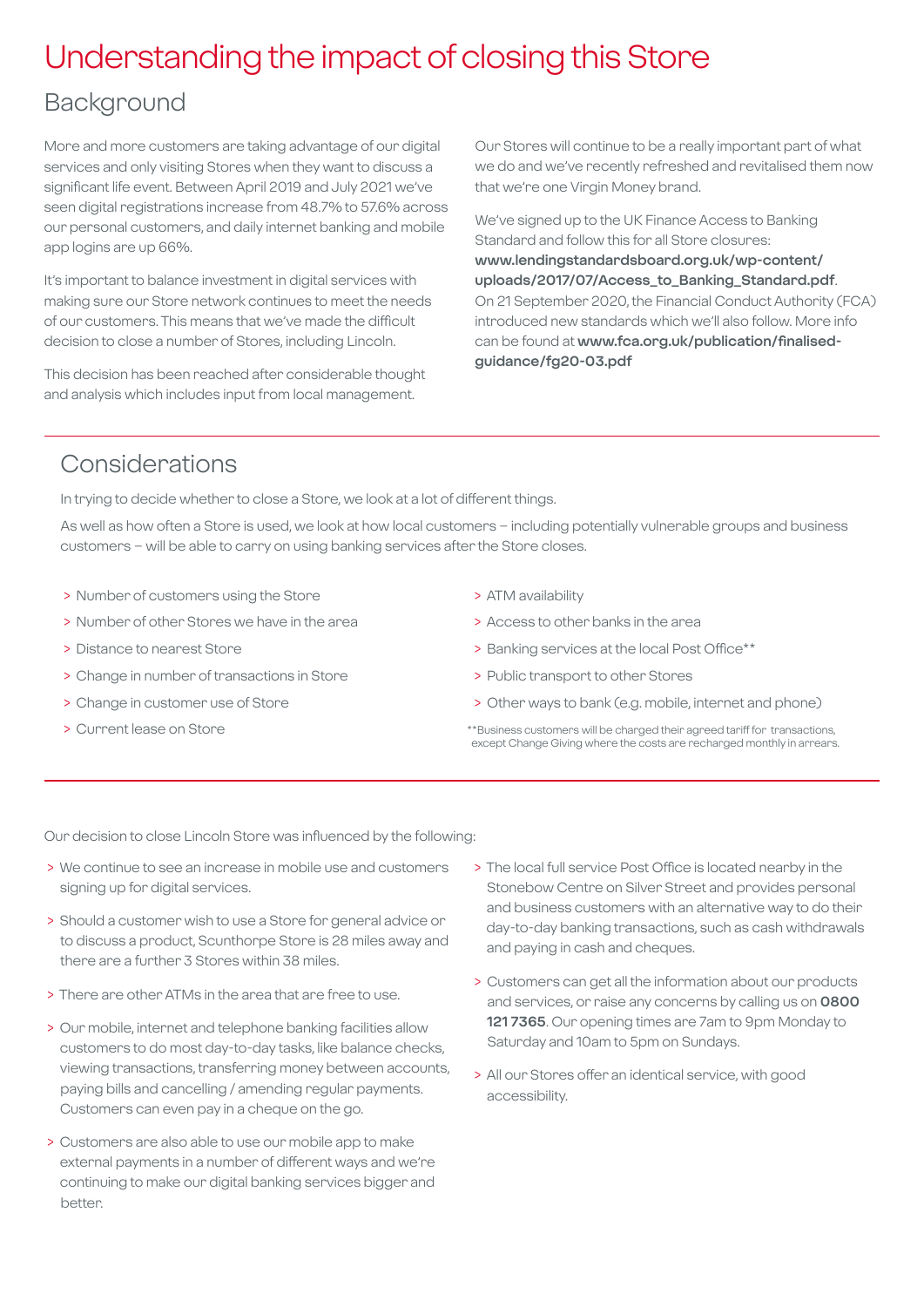### Understanding the impact of closing this Store

### What influenced our decision?

We've looked at how all customers, particularly those potentially vulnerable groups and businesses, can continue to access banking services after the Store closes. Below is some important info about how our customers are using the Store:

30%

#### **Transactions down year on year**

- > **3,000** customers transacting in Store compared to a Bank average of 6,000
- > **72%** of customers visited the Store 3 times or less in the last 12 months (with more than half of these also using alternative channels with 48% digitally active)
- > Of our customers aged 70 and above, 65% visited the Store on 3 days or less during the last 12 months.
- > Potentially vulnerable customers (within one or more of the following; over 70 years old, receive benefits, have a basic Personal Current Account, are Store users only or are in arrears) 69% of those customers visited the Store on 3 days or less during the last 12 months.
- > Micro Enterprises & Charities Customer Insight 73% of micro enterprises visited the Store on 3 days or less during the last 12 months, with 39% of transactions involving cash. 69% of charities visited the Store on 3 days or less during the last 12 months, with 37% involving cash.

Our Store colleagues will actively engage with customers, including those potentially vulnerable, to discuss their options and support how they'd like to bank, along with engaging with local groups in the community.

Details of the activities, additional support requirements, feedback received and remedial action needed will be included in the Store Review document, which will be available on our website and in Stores this December.

### Local information

Lincoln is a cathedral city and county town of Lincolnshire in the East Midlands. It's situated around 28 miles south of Scunthorpe and 40 miles inland from the East Coast.

The Store is situated in the centre of Lincoln, with other banks nearby including NatWest, Lloyds, HSBC, Santander, Barclays, TSB and Halifax.

Scunthorpe Store, which is 28 miles away, also offers a full service in Store including Saturday opening.

#### **Transport Links**

Trains from Lincoln to Grimsby leave several times a day and take 52 minutes. Trains also run to Scunthorpe with a change in Barnetby, the average overall journey time is 1 hour and 19 minutes.

Road links between Lincoln and Scunthorpe are serviced by the A15, with an estimated journey time of 52 minutes.

#### **Mobile Phone Signal availability**

Lincoln is well serviced by all national mobile phone networks with 4G services available from all national operators. (source Ofcom)

#### **ISP & available speeds**

Lincoln is well serviced by all national providers with standard and superfast broadband availability. (source Ofcom)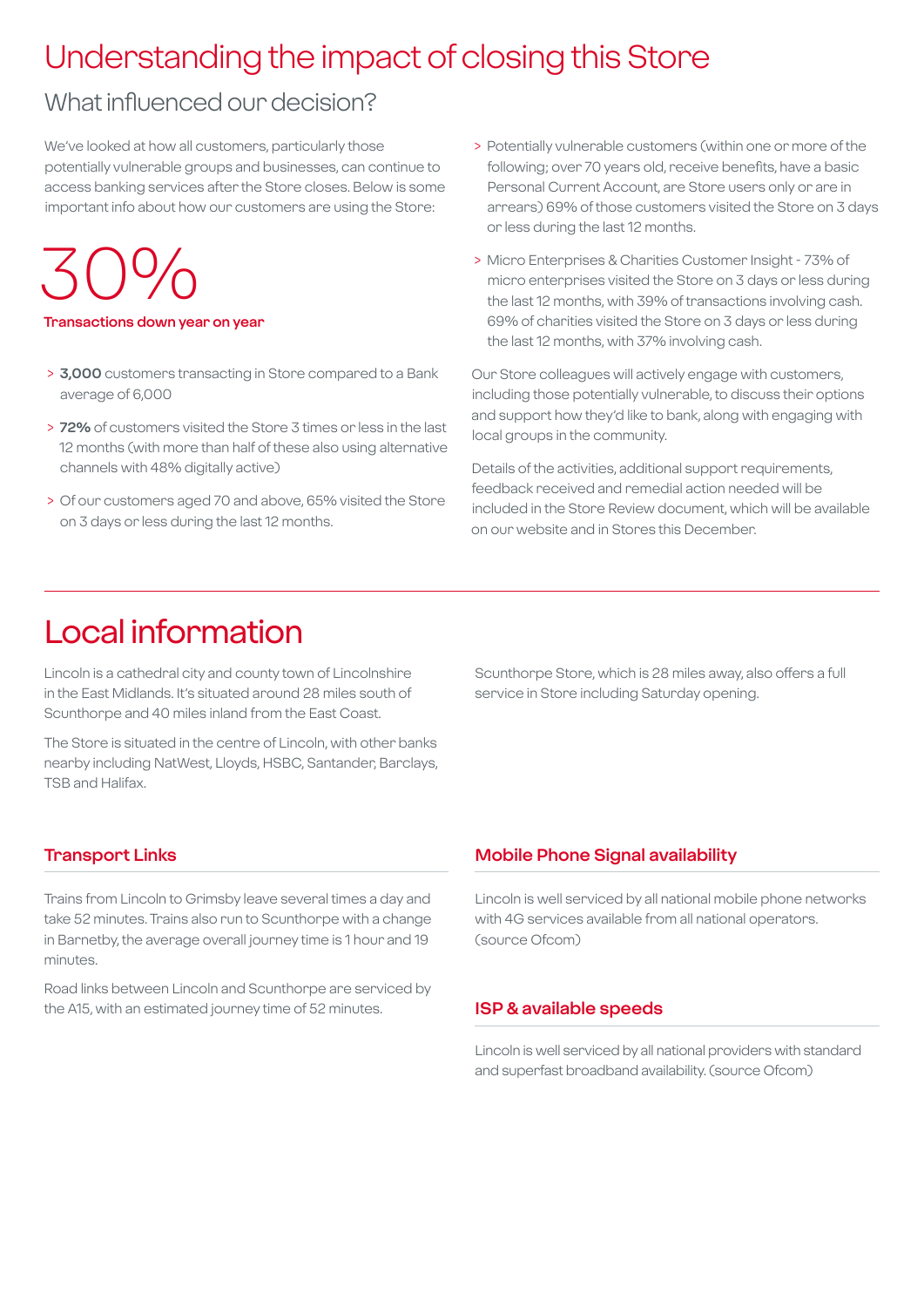### Distances to local services from the closing Store

#### **Distance to our nearest Stores** virginmoney.com/store-finder



#### **Scunthorpe**

124 High Street, Scunthorpe, DN15 6ES Monday - Friday 9:15am-4:30pm and Saturday 9:15am-1.15pm\*



#### **Mansfield**

26 Westgate, Mansfield, NG18 1HS Monday - Friday 9:15am-4:30pm and Saturday 9:15am-4pm\*



#### **Grimsby**

12 Bethlehem Street, Grimsby, DN31 1JZ Monday - Friday 9:15am-4:30pm and Saturday 9:15am-4pm\*



#### **Nottingham - Smithy Row**

11 Smithy Row, Nottingham, NG1 3EJ Monday - Friday 9:15am-4:30pm and Saturday 9:15am-4pm\*

#### **Distance to Post Office**

www.postoffice.co.uk/branch-finder



### 0.2 miles

#### **Stonebow Centre**

Unit 7 Stonebow Centre, Silver Street, Lincoln, LN2 1DY Monday - Friday 9am-5:30pm and Saturday 9am-2:30pm There is a full service Post Office available in the Stonebow Centre on Silver Street in Lincoln.

#### **Competitor sites in current location?**

#### **Nearest Link ATM**

link.co.uk/atm-locator





## 0.03 miles

**HSBC** 221 High Street, Lincoln, LN1 1TS

### Other places you can bank locally







Nearest Post Office

You can get a copy of this impact assessment on our website, in Store or by calling us.

- > 8-10 Guildhall Street, Lincoln, LN1 1TT
- > 0800 121 7365
- > virginmoney.com/store-closures